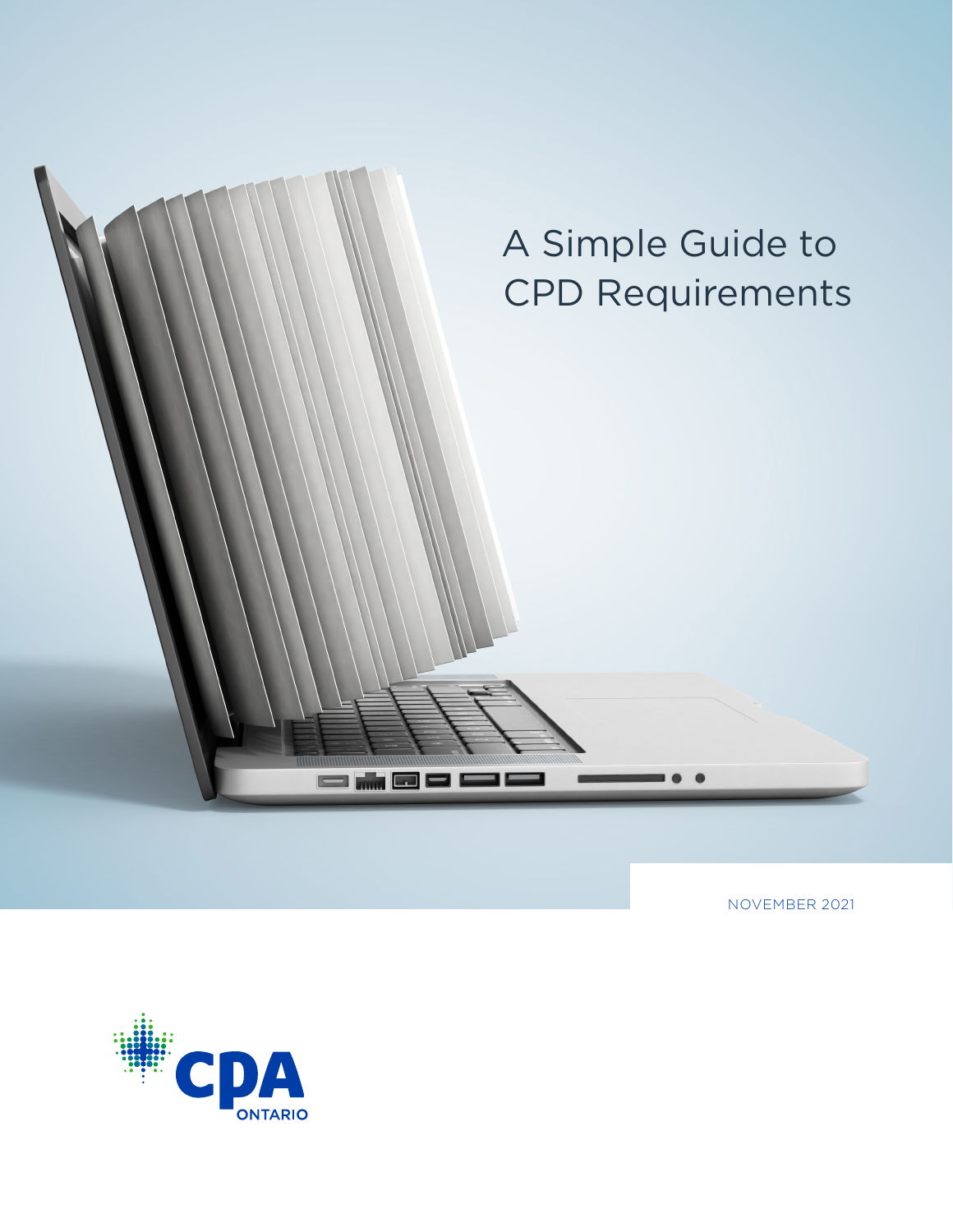# WHAT IS CPD?

#### CPD STANDS FOR CONTINUING PROFESSIONAL DEVELOPMENT AND IT'S REALLY ALL ABOUT ONGOING LEARNING.

Professional development is a regulatory requirement of CPA Ontario membership and must:

- Be relevant to your professional responsibilities and competencies as a Chartered Professional Accountant.
- Be quantifiable, meaning that it must be expressed in terms of a specific time requirement.

#### **ALERT**

Regulation 7-2: *Continuing Professional Development* was amended effective January 1, 2022. This Guide should be read in conjunction with the Regulation.

- Contain significant intellectual or practical content.
- For members applying for or renewing a Public Accounting Licence (PAL), pertain to activities directly related to the [competence areas and learning outcomes](https://assets.cpaontario.ca/members/professional-development/pdfs/Members applying for or renewing a Public Accounting Licence.pdf) needed to engage in the practice of public accounting, as set out in [International Education Standard 8, Professional Competence For](https://www.ifac.org/system/files/publications/files/IAESB-IES-8-Professional-competence-for-engagement-partners.pdf)  [Engagement Partners Responsible For Audits Of Financial Statements \(Revised\).](https://www.ifac.org/system/files/publications/files/IAESB-IES-8-Professional-competence-for-engagement-partners.pdf)
- Include learning in the area of professional ethics.

Members are also required to complete professional ethics CPD as explained later in this guide.

#### RELEVANT CPD

Members should consider selecting and planning for CPD that is diverse. It should consist of activities to develop and maintain technical competencies such as Financial Reporting, Management Accounting, Audit and Assurance, and Strategy and Governance.

CPD should also include activities in enabling competencies such as leadership, professional and ethical behaviour, and communication.

The core purpose of mandatory CPD requirements is to help members meet the obligations under Rule 203 of the CPA Code of Professional Conduct to maintain professional competency. Members should use their professional judgment when selecting relevant and appropriate CPD to meet their regulatory requirements.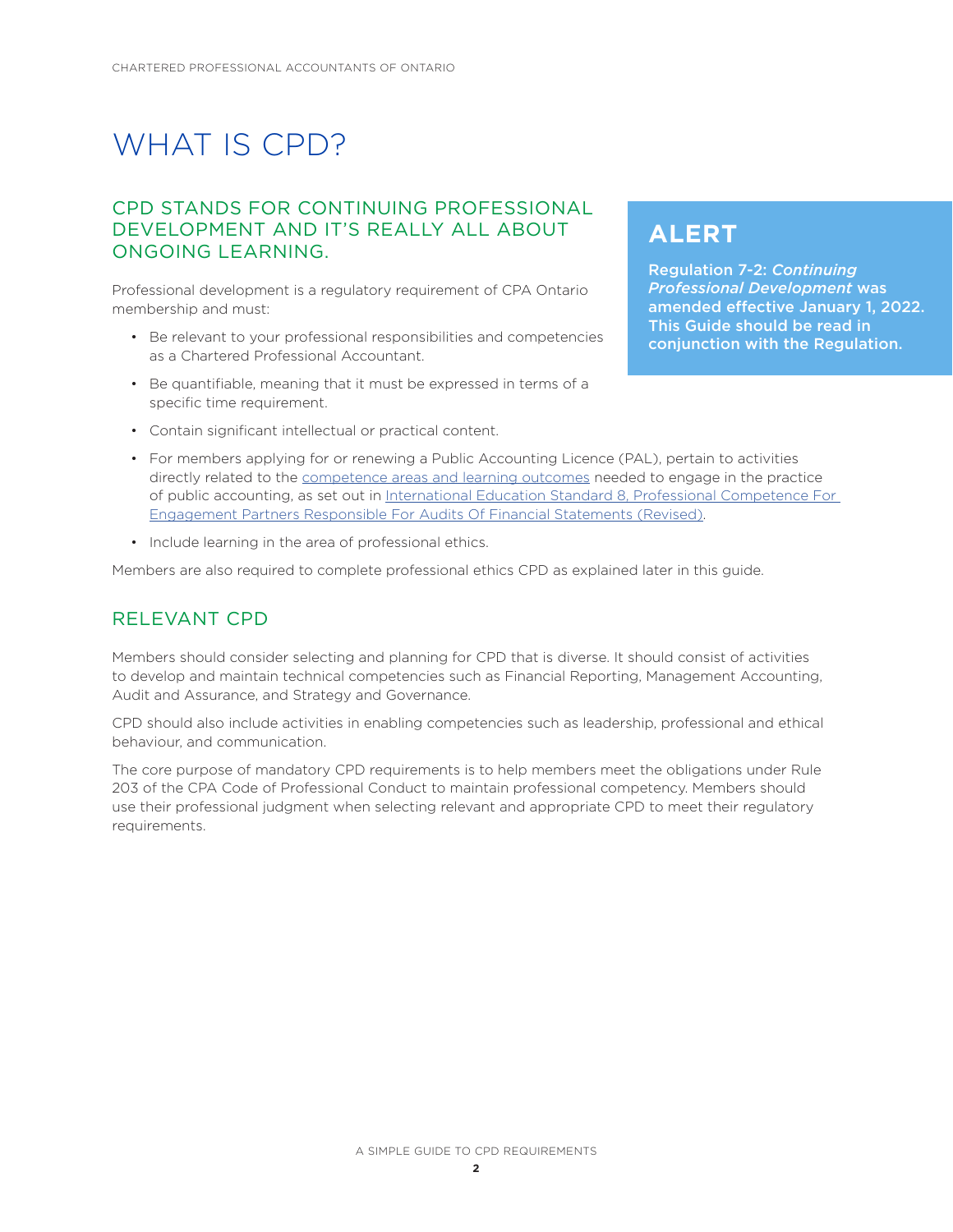# HOW MANY CPD HOURS MUST I COMPLETE AND WHEN DO I REPORT?

CPD Declarations are submitted as part of the Annual Membership Dues payment process which begins in April of each year. Specifically, you will be asked to declare that you have met the annual minimum and three-year CPD requirements as set out below.

| <b>MINIMUM ANNUAL REQUIREMENTS</b>                                       | <b>ROLLING TRIENNIAL REQUIREMENTS*</b>                                                                                                                                                                                                    |  |
|--------------------------------------------------------------------------|-------------------------------------------------------------------------------------------------------------------------------------------------------------------------------------------------------------------------------------------|--|
| Reporting year - complete CPD hours<br>between January 1 and December 31 | Reporting triennial period - complete CPD hours<br>between January 1, 2019 and December 31, 2021, and in<br>each rolling triennial period thereafter<br>Declaration period - report by June 1 of the following<br>year starting in 2022** |  |
| Declaration period - report by June 1<br>following the reporting year**  |                                                                                                                                                                                                                                           |  |
| 20 hours                                                                 | 120 hours                                                                                                                                                                                                                                 |  |
| 50% must be verifiable                                                   | 50% must be verifiable including four (4) verifiable hours<br>of professional ethics.                                                                                                                                                     |  |

\* A rolling triennial period effective January 1, 2019 was introduced in order to harmonize CPD requirements with international standards as CPA Ontario is a member of the International Federation of Accountants (IFAC).

\*\* A late due will be applied to submissions received on or after June 2. Members with outstanding declarations after June 30 will be subject to membership suspension.

TIP

Though you only need to complete a minimum of 20 hours per year, you need a total of 120 hours by the end of each rolling triennial period. To avoid having to complete a large number of hours in any one year and to simplify tracking of triennial hours, some members choose to complete 40 hours per year.

## ROLLING TRIENNIAL PERIOD: IMPI EMENTATION

The last fixed triennial period ended on December 31, 2018. A minimum of 120 CPD hours are required in a triennial period, at least half of which are verifiable. The first rolling triennial period began on January 1, 2019 and is phased in as follows:

Illustration of rolling triennial period starting January 1, 2019



A SIMPLE GUIDE TO CPD REQUIREMENTS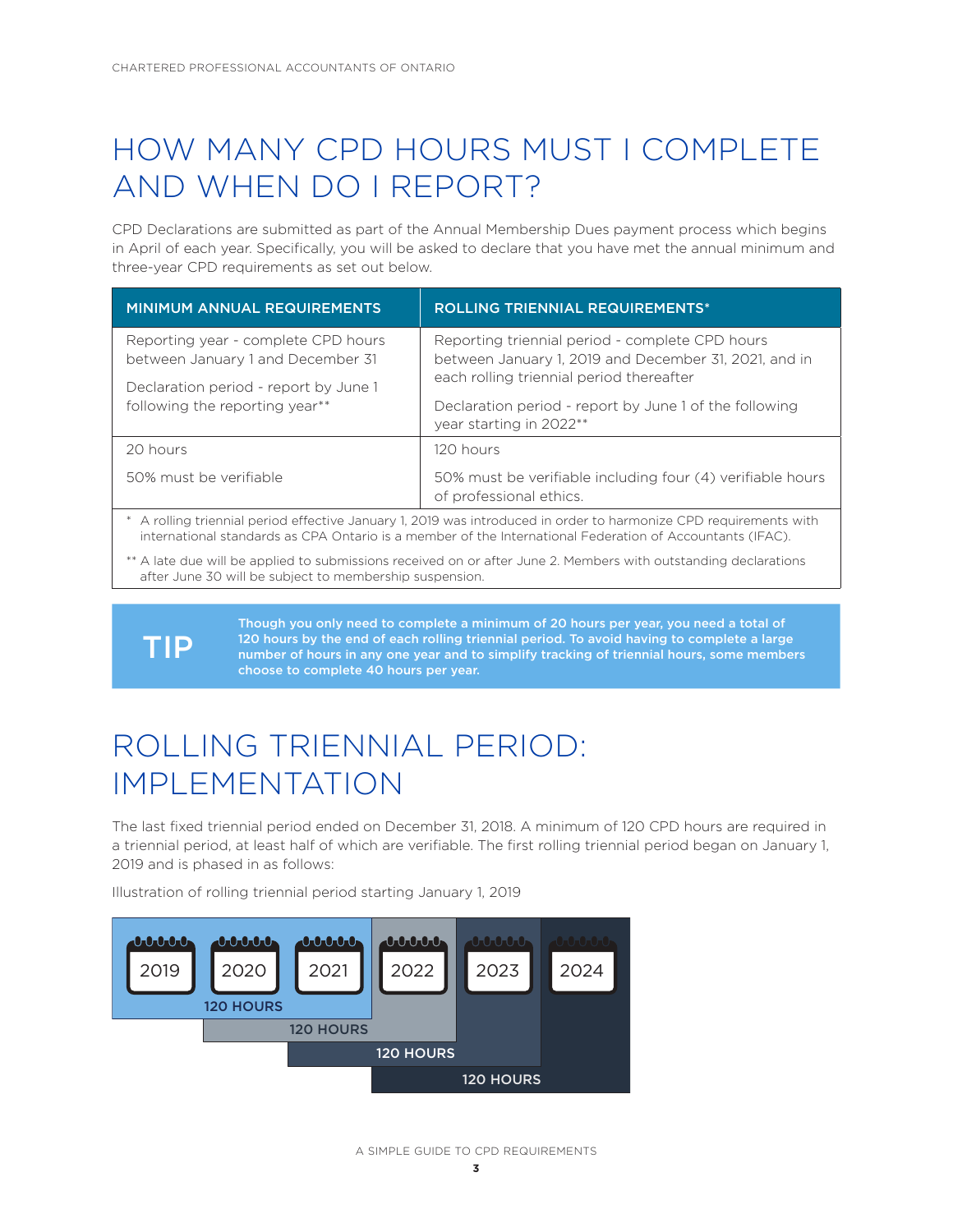| <b>REPORTING</b><br><b>YEAR</b> | <b>DECLARATION</b><br><b>YEAR</b> | <b>WHAT TO SUBMIT</b><br>*NOTE - 50% OF ALL REPORTED HOURS MUST BE VERIFIABLE                                                     |
|---------------------------------|-----------------------------------|-----------------------------------------------------------------------------------------------------------------------------------|
| 2019                            | 2020                              | Annual Declaration - minimum of 20 CPD hours                                                                                      |
| 2020                            | 2021                              | Annual Declaration - minimum of 20 CPD hours                                                                                      |
| 2021                            | 2022                              | Annual Declaration - minimum of 20 CPD hours                                                                                      |
|                                 |                                   | Triennial Declaration for 2019-2021 - minimum of 120 CPD hours.<br>including 4 verifiable hours of ethics                         |
| 2022                            | 2023                              | Annual Declaration - minimum of 20 CPD hours                                                                                      |
|                                 |                                   | Triennial Declaration for 2020-2022 - minimum of 120 CPD hours,<br>including 4 verifiable hours of ethics                         |
| 2023                            | 2024                              | Annual Declaration - minimum of 20 CPD hours                                                                                      |
|                                 |                                   | Triennial Declaration for 2021-2023 - minimum of 120 CPD hours.<br>including 4 verifiable hours of ethics                         |
|                                 | Future years                      | Annual Declaration - minimum of 20 CPD hours                                                                                      |
|                                 |                                   | Triennial CPD Declaration for three previous calendar years -<br>minimum of 120 CPD hours, including 4 verifiable hours of ethics |

#### EXAMPLE: ROLLING TRIENNIAL PERIOD

It is up to you to determine how you will complete the 120 CPD hours required in each rolling triennial period. However, you must complete at least a minimum of 20 hours, including at least 10 verifiable hours, in each year. See the example below of how this might work:

| 2019     | 2020     | 2021           | 2022     | 2023     | 2024           | 2025     | 2026     |
|----------|----------|----------------|----------|----------|----------------|----------|----------|
| 40 hours | 40 hours | 40 hours E*    |          |          |                |          |          |
|          | 40 hours | 40 hours E*    | 50 hours |          |                |          |          |
|          |          | 40 hours $E^*$ | 50 hours | 30 hours |                |          |          |
|          |          |                | 50 hours | 30 hours | 40 hours $E^*$ |          |          |
|          |          |                |          | 30 hours | 40 hours $E^*$ | 50 hours |          |
|          |          |                |          |          | 40 hours E*    | 50 hours | 30 hours |

 $E^*$  - denotes verifiable professional ethics

- 2019-2021: In the first rolling three-year period, the member completes 40 CPD hours each year. The member completes 4 verifiable hours of professional ethics in 2021.
- 2022: The member chooses to complete 50 CPD hours, for a total of 130 CPD hours for the 2020-2022 three-year period (which exceeds the 120 minimum). The member does not complete any CPD related to ethics.
- 2023: To comply with the required 120 hours for the 2021-2023 rolling three-year period, the member needs to complete a minimum of 30 CPD hours. The member does not complete any CPD related to ethics.
- 2024: To comply with the required 120 hours for the 2022-2024 rolling three-year period, the member needs to complete a minimum of 40 CPD hours. To meet the ethics requirement, the member completes 4 verifiable hours of professional ethics.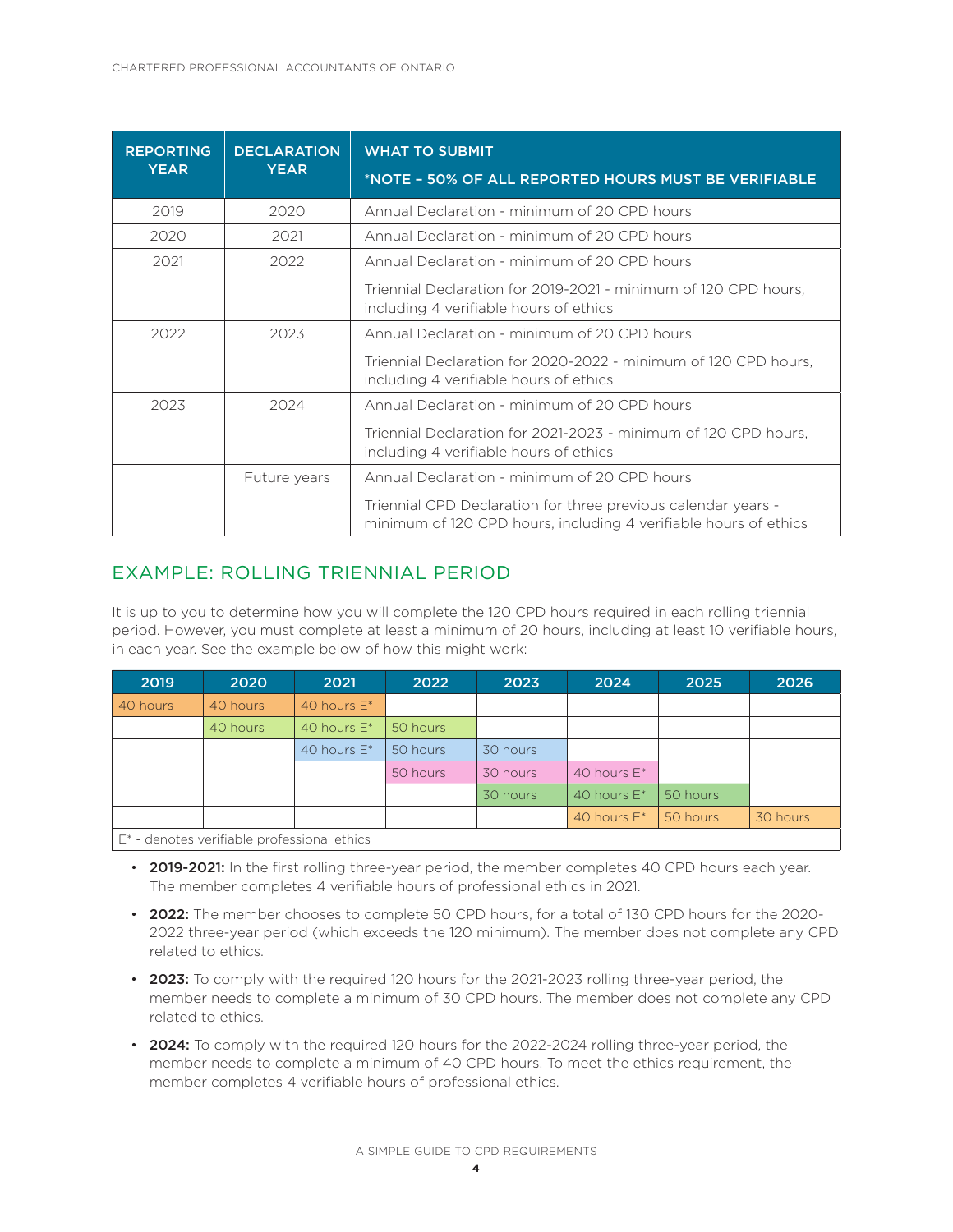# WHAT ARE VERIFIABLE HOURS?

At least 50% of your required annual and triennial period hours must be "verifiable". What does that mean? It means you must have documentation from an independent provider to confirm your professional development hours. This chart will help you determine if your hours would count toward your verifiable hours requirement and help you ensure you maintain the documents needed to support your CPD declaration.

| <b>VERIFIABLE CPD ACTIVITY</b>                                                                                                                                                                                                               | <b>QUALIFYING NUMBER</b><br><b>OF HOURS</b>                                                                                                                                                                                                                                  | <b>ACCEPTABLE</b><br><b>DOCUMENTATION</b>                                                                                                                                                                                                                                                                                                                                                                                                   |
|----------------------------------------------------------------------------------------------------------------------------------------------------------------------------------------------------------------------------------------------|------------------------------------------------------------------------------------------------------------------------------------------------------------------------------------------------------------------------------------------------------------------------------|---------------------------------------------------------------------------------------------------------------------------------------------------------------------------------------------------------------------------------------------------------------------------------------------------------------------------------------------------------------------------------------------------------------------------------------------|
| <b>CONTINUING</b><br><b>EDUCATION</b>                                                                                                                                                                                                        |                                                                                                                                                                                                                                                                              |                                                                                                                                                                                                                                                                                                                                                                                                                                             |
| Participation in a course,<br>webinar, conference or seminar<br>Enrolment in a formal<br>education program leading to<br>a degree, diploma, certificate,<br>re-certification or designation<br>(hours counted upon<br>successful completion) | Hours spent attending the<br>course, webinar, conference or<br>seminar provided that you are<br>learning.<br>Hours spent preparing or<br>studying for the course,<br>conference, seminar or exam<br>(to a maximum of 5 hours<br>prep time for each hour of<br>participation) | One of the following, as<br>appropriate:<br>• Copy of course payment/<br>invoice<br>• Certificate of completion or<br>official transcript<br>• Confirmation of participation<br>by provider or employer<br>• Attendance record (e.g.,<br>sign-in sheet)<br>• Course or exam results,<br>confirmation of designation<br>or certification<br>To include prep/study hours,<br>provide one of the above, as<br>appropriate, as well as a log of |
| INSTRUCTION/<br><b>SPEAKING</b><br>Teaching a course or session                                                                                                                                                                              | Hours spent preparing for the                                                                                                                                                                                                                                                | your prep/study hours<br>• Copy of course or                                                                                                                                                                                                                                                                                                                                                                                                |
| in an area relevant to your<br>professional role and CPA<br>competencies<br>Participation as a speaker in a<br>conference, briefing session or<br>discussion group                                                                           | course/session (to a maximum<br>of 5 hours for every hour of<br>teaching time)                                                                                                                                                                                               | presentation material from<br>the session including date<br>and speaker details<br><b>AND</b><br>• A log of your prep hours                                                                                                                                                                                                                                                                                                                 |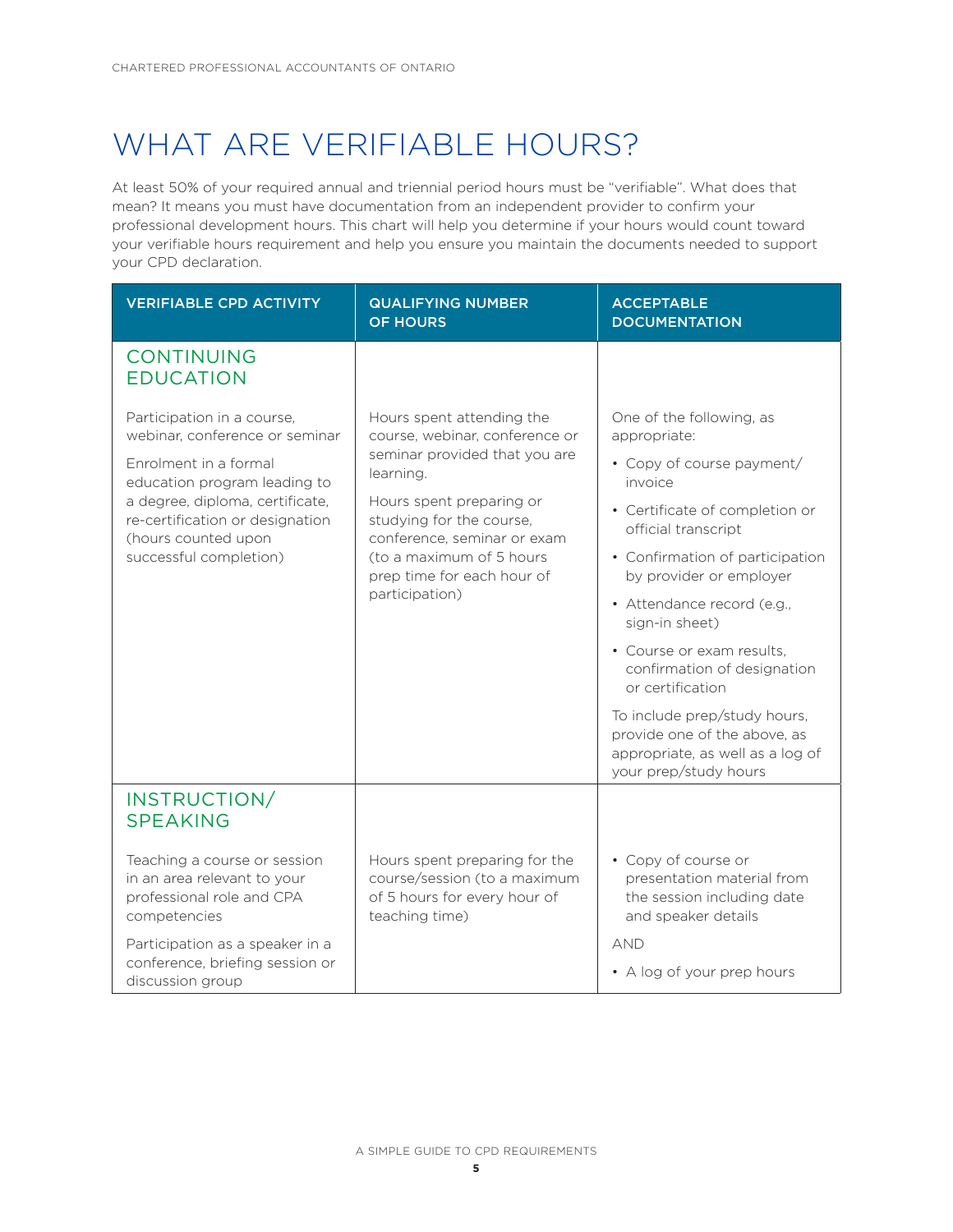| <b>VERIFIABLE CPD ACTIVITY</b>                                                                                                                                                                                                                                                                                                                                                                                        | <b>QUALIFYING NUMBER</b><br><b>OF HOURS</b>                                                                                                                                               | <b>ACCEPTABLE</b><br><b>DOCUMENTATION</b>                                                                                                                                                                                                                                                                            |  |
|-----------------------------------------------------------------------------------------------------------------------------------------------------------------------------------------------------------------------------------------------------------------------------------------------------------------------------------------------------------------------------------------------------------------------|-------------------------------------------------------------------------------------------------------------------------------------------------------------------------------------------|----------------------------------------------------------------------------------------------------------------------------------------------------------------------------------------------------------------------------------------------------------------------------------------------------------------------|--|
| <b>COMMITTEES</b>                                                                                                                                                                                                                                                                                                                                                                                                     |                                                                                                                                                                                           |                                                                                                                                                                                                                                                                                                                      |  |
| Participation on a board or<br>technical committee, including:<br>• Audit Committee of a<br>public company, registered<br>charity or not- for-profit<br>organization<br>• CPA Ontario Council or<br>CPA Canada Board or<br>Committee(s)<br>• Does not include<br>participation on boards of<br>small community groups<br>such as a local sports teams,<br>and school councils, except<br>for audit committees of such | Hours spent attending<br>meetings provided that you<br>are learning<br>Hours spent preparing for the<br>meetings (to a maximum of 5<br>hours prep time for each hour<br>of participation) | Any one of the following, as<br>appropriate:<br>• Email confirming<br>membership, role, and<br>meeting(s) attended<br>• Meeting agenda or minutes<br>(redacted, if appropriate)<br>• Letter from organization or<br>employer confirming your<br>role<br>• Information circular for<br>public companies<br><b>AND</b> |  |
| boards.                                                                                                                                                                                                                                                                                                                                                                                                               |                                                                                                                                                                                           | • A log of the hours you spent<br>attending/preparing for<br>meetings                                                                                                                                                                                                                                                |  |
| <b>RESEARCH AND</b><br><b>PUBLICATIONS</b>                                                                                                                                                                                                                                                                                                                                                                            |                                                                                                                                                                                           |                                                                                                                                                                                                                                                                                                                      |  |
| Conducting research in an area<br>that expands your knowledge<br>for a specific application in<br>your professional role that<br>results in a presentation or<br>report                                                                                                                                                                                                                                               | Hours spent preparing or<br>researching the presentation<br>or report (to a maximum of 5<br>hours prep time for each hour<br>of presentation)                                             | • A copy of the presentation,<br>report or published material<br>(redacted, if appropriate),<br>or confirmation from third-<br>party or employer                                                                                                                                                                     |  |
| Writing or publishing technical<br>articles, papers, books or<br>academic work                                                                                                                                                                                                                                                                                                                                        | Hours spent researching,<br>authoring, or contributing to<br>the publication                                                                                                              | <b>AND</b><br>• A log of hours for your<br>presentation and/or prep/<br>research hours                                                                                                                                                                                                                               |  |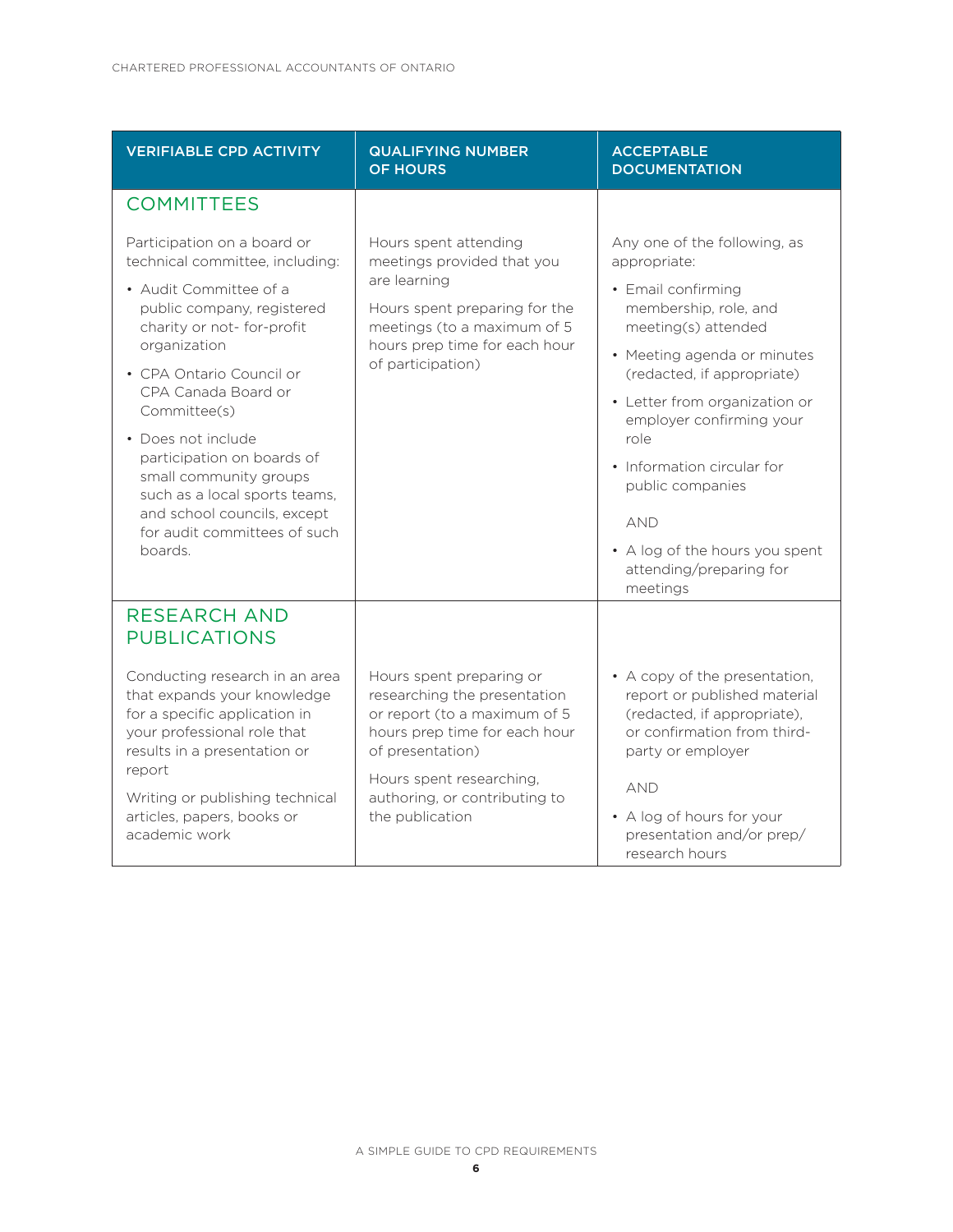## WHAT IS NOT CONSIDERED CPD?

- Volunteering does not generally count as CPD hours. However, if the volunteer work results in one of the above verifiable activities then it can be counted towards your CPD.
- Networking hours (social functions, lunch, dinner, etc.) generally do not count as CPD, unless it can be demonstrated that there was learning involved, such as if there is a speaker for the duration of the networking event.
- Activities that are unrelated to the CPA competencies listed above, or for members who are applying for or who have a PAL, that are unrelated to the PAL Competencies as set out in International Education Standard 8 (IES 8).
- Exclusively taking language courses would not count as professional development towards maintaining your CPA designation.

# WHAT ARE UNVERIFIABLE HOURS?

Up to 50 per cent of your CPD hours in any reporting period may consist of independent and informal learning activities. These hours must be tracked, but unverifiable means that you don't need to provide supporting documentation. Unverifiable hours may include the following:

- On-the-job training for new software, systems, procedures or techniques for application in a professional role.
- Self-study that does not involve an examination or other objective certification of completion.
- Casual reading of professional journals or magazines that is not part of research for a specific application in a professional role.

# WHAT QUALIFIES AS PROFESSIONAL ETHICS CPD HOURS?

For the triennial period ending on December 31, 2021, and for each rolling triennial period thereafter, the 120 hours of continuing professional development that a member completes must include four verifiable hours of professional ethics.

Professional ethics is the study of the values that guide the choices and behaviours of professionals. Ethics training ensures that professionals acquire the tools, methods and/or frameworks that enable them to make decisions based on their moral principles. Professional ethics CPD can cover a wide range of topics related to ethics and must be relevant to a member's responsibilities and competencies as a CPA to develop and maintain professional competence.

The four hours do not have to be obtained in one single program, but can be accumulated through ethics components in any number of seminars or courses. Professional ethics learning activities must go beyond an awareness of the rules, standards or guidelines. The learning activity must provide examples or scenarios that address the application of rules, standards, guidelines, or ethical decision making relevant to a member's role and professional responsibilities.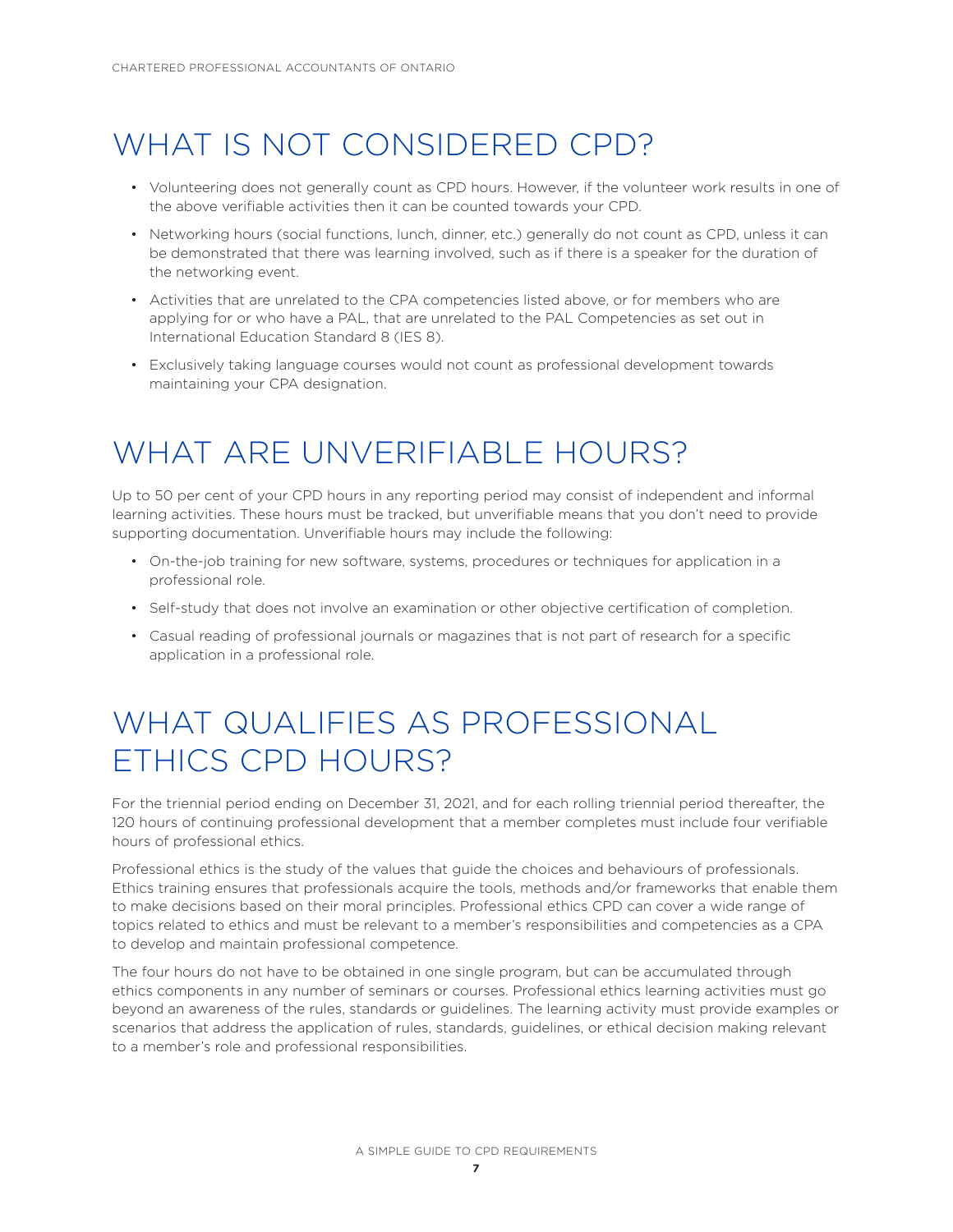Examples of professional ethics topics include, but are not limited to, the following:

- CPA Ontario regulatory updates covering the Act, Bylaws, Regulations and Code of Professional Conduct
- Regulatory updates that are relevant and appropriate to the member's role or industry
- Corporate codes of conduct
- Independence/conflict of interest
- Ethical business culture
- Corporate social responsibility
- Whistleblowing
- Anti-money-laundering
- Bribery and corruption, etc.

### I'M RETIRED, WHAT ARE MY CPD REQUIREMENTS?

To file a retirement CPD exemption, you must:

- meet the definition of retired set out in Regulation 7-2; AND
- must not have provided any Reliance Services in the reporting year

#### RETIRED MEMBERS ARE DEFINED AS:

| You have ceased full-time work<br><b>AND</b>                                                                                                                                     |                                                                                  |                                                                     |  |
|----------------------------------------------------------------------------------------------------------------------------------------------------------------------------------|----------------------------------------------------------------------------------|---------------------------------------------------------------------|--|
| You do not hold a PAL<br><b>AND</b>                                                                                                                                              |                                                                                  |                                                                     |  |
| You are at least 55 years of age as of December 31st in the CPD reporting year<br><b>AND</b>                                                                                     |                                                                                  |                                                                     |  |
| The sum of your age and<br>years of membership in<br>CPA Ontario or another<br>provincial or international<br>Recognized Professional<br><b>Accounting Body is</b><br>70 or more | Before April 1, 2014,<br>OR<br>OR<br>you were a retired<br>member of CMA Ontario | Before July 2, 2014,<br>you were a retired<br>member of CGA Ontario |  |
| <b>RETIRED</b> > Also refer to table below to determine if you qualify for an exemption                                                                                          |                                                                                  |                                                                     |  |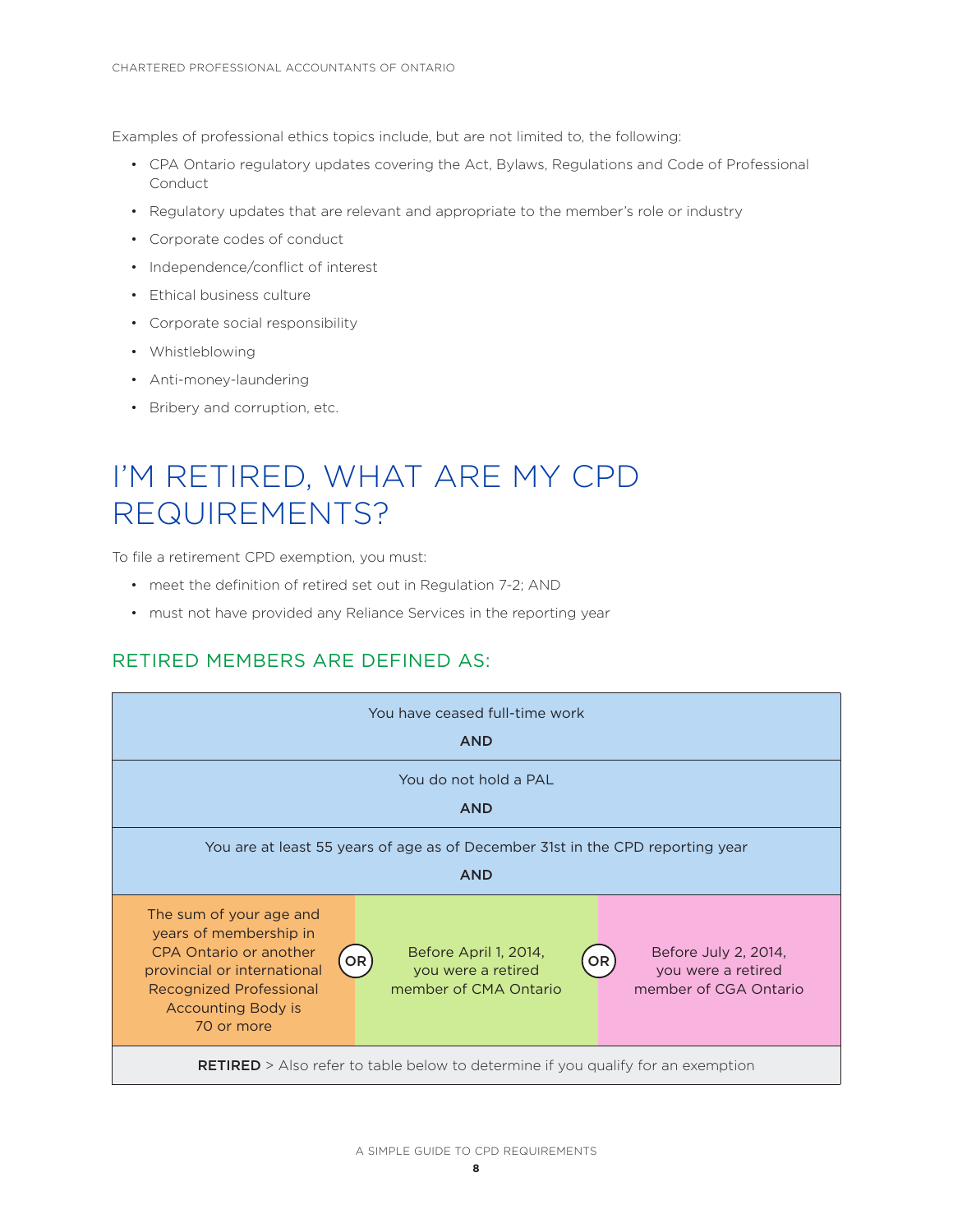#### CPD REQUIREMENTS FOR RETIRED MEMBERS BASED ON RELIANCE SERVICES:

| <b>RELIANCE SERVICES<sup>1</sup> PROVIDED:</b>                                                                                                                     | <b>CPD REQUIREMENTS,</b><br><b>REVISED: EFFECTIVE</b><br><b>JANUARY 1, 2022</b> |
|--------------------------------------------------------------------------------------------------------------------------------------------------------------------|---------------------------------------------------------------------------------|
| <b>Serving on a Board</b> of a reporting issuer                                                                                                                    | Full CPD                                                                        |
| Serving on a Board of a Public Interest Entity <sup>1</sup>                                                                                                        | Full CPD                                                                        |
| <b>Providing accounting services to the public</b> <sup>2</sup> (no income threshold)                                                                              | Full CPD                                                                        |
| <b>Providing other professional services</b> <sup>3</sup> and the gross annual income from<br>these services equals or exceeds the Income Test Amount <sup>4</sup> | Full CPD                                                                        |
| <b>Providing other professional services</b> <sup>3</sup> and the gross annual income from<br>these services is less than the Income Test Amount <sup>4</sup>      | Exempt                                                                          |
| No Reliance Services provided                                                                                                                                      | Exempt                                                                          |

1 As defined in Regulation 7-2 Continuing Professional Development

- 2 As defined in By-law 1.1.53
- <sup>3</sup> Professional services as defined in the preamble to the [CPA Code of Professional Conduct](https://assets.cpaontario.ca/members/regulations-guidance/pdfs/CPA-Ontario-Code-of-professional-conduct.pdf).
- 4 Income Test Amount is adjusted annually and published on the [CPA Ontario website.](https://www.cpaontario.ca/members/regulations-guidance/continuing-professional-development)

### I'M TAKING A LEAVE, CAN I REDUCE MY CPD HOURS?

CPD exemptions are available if you have not worked for six months or more in the reporting year as a result of:

- Unemployment
- Maternity, parental, or family care leave
- Medical leave (letter from physician is required in case of audit; keep on file for five years)

AND you have not been involved in any activity where it is reasonable to believe another party relied on your skills as a CPA during that period of time.

Members whose ability to practise or earn a livelihood has been significantly interrupted or impaired, who do not meet the criteria noted above can seek a reduction in CPD hours due to compassionate or extraordinary circumstances at the discretion of the Registrar. You will be required to submit a letter through My Portal at the time of declaration, outlining your reasons for seeking an exemption.



If you claimed an exemption for any year in the triennial period, your overall hours will be<br> **TIP** pro-rated (e.g., if you are exempt for one year, the three-year requirement is reduced to<br>
80 hours of which 50% must be 80 hours, of which 50% must be verifiable).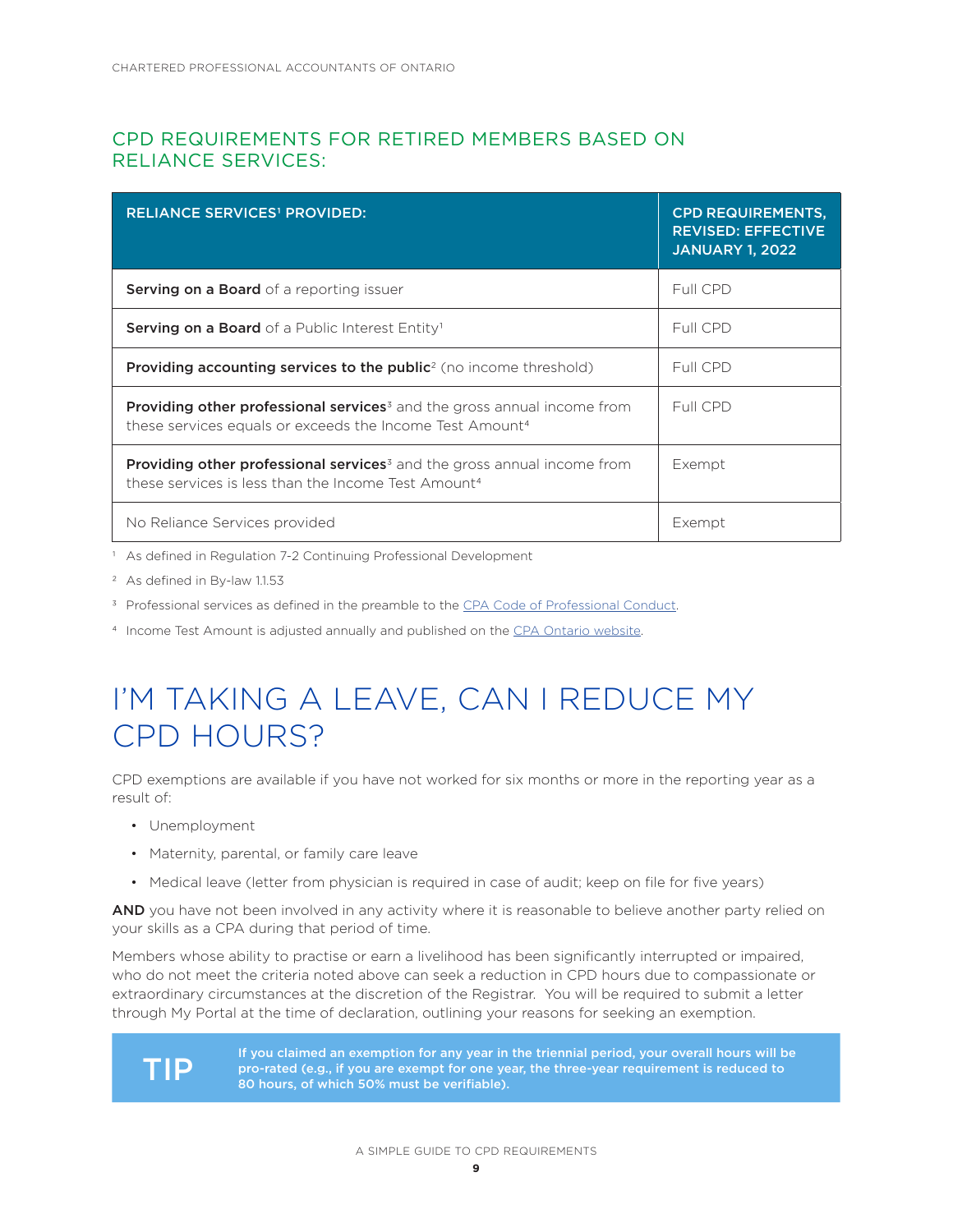## I'M A NEW MEMBER, AM I REQUIRED TO COMPLETE CPD HOURS?

Former CPA Ontario students who have been admitted to membership during the CPD reporting year:

*on or before* September 30 of the reporting year, must complete the full CPD requirements in the year of admission, OR

after September 30 of the reporting year are exempt from CPD for the year of admission only.

New members admitted under any other pathway (for example, via provincial transfer or mutual recognition agreement with an international accounting body) must complete full CPD in the year of admission.

# I HAVE A PAL, WHAT CPD DO I NEED TO TAKE TO MAINTAIN PAL ELIGIBILITY?

PAL holders and members applying for a PAL must undertake CPD activities directly related to the competencies needed to engage in the practice of public accounting, as set out in [International](https://www.ifac.org/system/files/publications/files/IAESB-IES-8-Professional-competence-for-engagement-partners.pdf)  Education Standard 8 (IES 8), Professional [Competence For Engagement Partners](https://www.ifac.org/system/files/publications/files/IAESB-IES-8-Professional-competence-for-engagement-partners.pdf) Responsible For Audits Of Financial [Statements \(Revised\)](https://www.ifac.org/system/files/publications/files/IAESB-IES-8-Professional-competence-for-engagement-partners.pdf). Please note hours in taxation (e.g., annual personal and corporate tax updates) do not count towards CPD for licensure, unless they meet the learning outcomes identified in IES 8.

Members who have not completed the required hours in the annual or triennial period are not eligible to apply for or renew a PAL.

However, for PAL renewals only, if a member has not completed hours due to a documented absence from the practice of public accounting as a result of parental leave, medical or compassionate circumstances, the PAL Board may exercise discretion if satisfied that the Member otherwise has the required capabilities, competence and current skills to engage in the practice of public accounting.

### CAN MY CPD DECLARATION BE AUDITED?

Yes. Each year, CPA Ontario performs CPD audits of selected members. You may be audited at any time, so it is important to keep records and supporting documents related to your CPD activity for at least five years.

If audited, you will be asked to provide your CPD information through My Portal. You will be given notice by email, with 30 days to complete the audit. Please ensure your email address and contact information is up to date at all times. You must provide the specific course details for each activity, including: course name, research area, method, CPD provider, start date, end date, and the number of verifiable hours or unverifiable hours, as appropriate. You may also be required to submit documentation to support verifiable hours.



If selected for audit, you will be asked to enter the specific courses you completed. Entering <br>T  $\prod_{i=1}^{\infty} P$  will be required to list each podcast as a separate line item will be required to list each podcast as a separate line item.